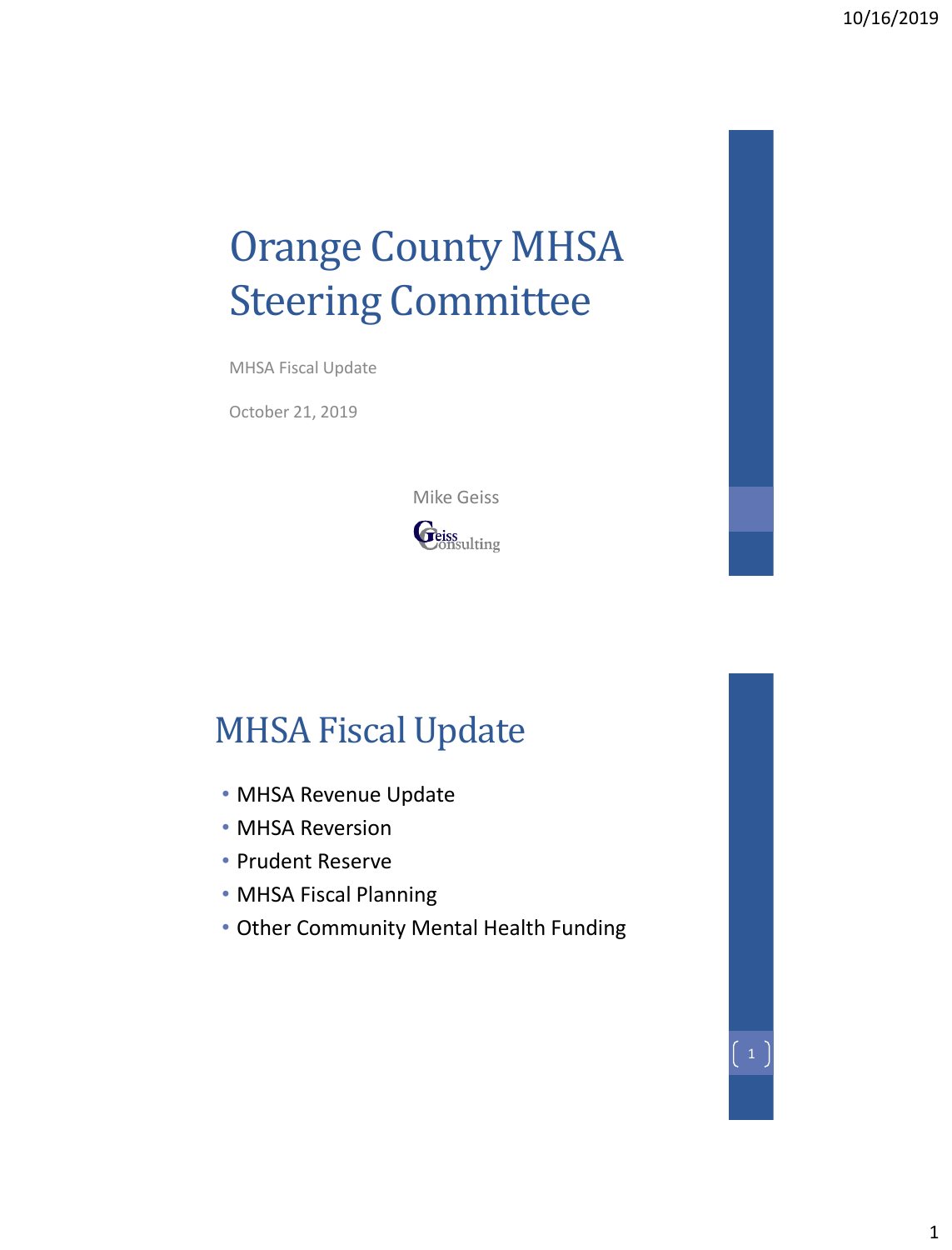### Mental Health Services Act

- The MHSA created a 1% tax on income in excess of \$1 million to expand mental health services
- Approximately 1/10 of one percent of tax payers are impacted by tax
- Two primary sources of deposits into State MHS Fund
	- 1.76% of all monthly personal income tax (PIT) payments (Cash Transfers)
	- Annual Adjustment based on actual tax returns
		- Settlement between monthly PIT payments and actual tax returns

#### Mental Health Services Act

- Cash Transfers are largest in months with quarterly tax payments and year end tax payments
	- January, April, June and September
- Annual Adjustments are incredibly volatile
	- Two year lag
	- Known by March 15th
	- Deposited on July 1st
- Funds distributed to counties monthly based on unspent and unreserved monies in State MHS Fund at end of prior month
	- Orange County receives approximately 8.1% of statewide Orange County receives approximately 6.1% or statewide<br>MHSA distributions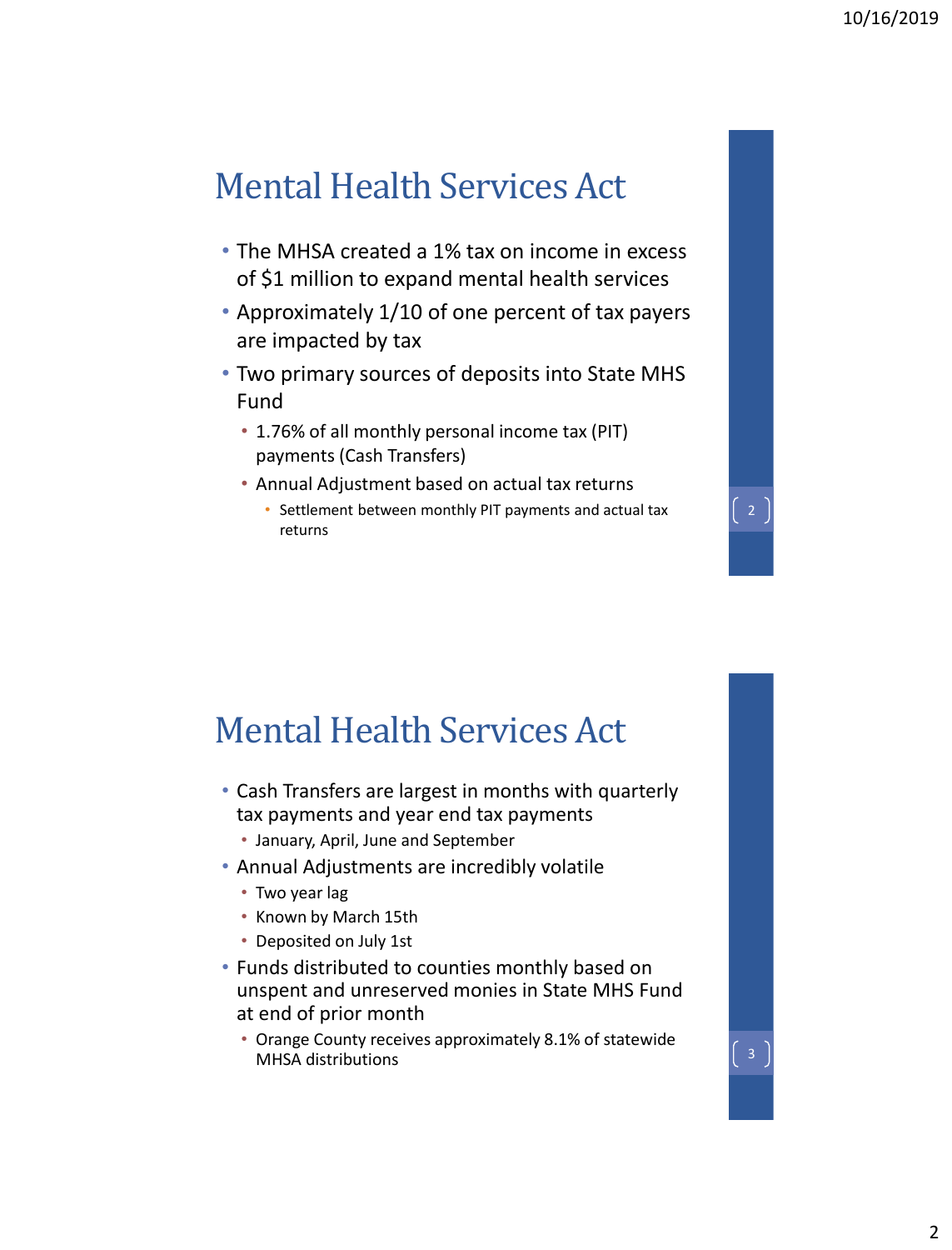#### MHSA Estimated Revenues

- Sources for projections:
	- FY19/20 May Budget Revision to the Governor's Budget
	- Department of Health Care Services Mental Health Services Act Expenditure Report (Governor's May Revise, May 2019)
	- Legislative Analyst Office estimate of personal income tax revenues
	- MHSUDS Information Notice 19-043

#### MHSA Estimated Statewide Revenues

**MHSA Estimated Revenues (Cash Basis-Millions of Dollars)**

|                   | <b>Fiscal Year</b> |                  |           |           |           |  |  |  |
|-------------------|--------------------|------------------|-----------|-----------|-----------|--|--|--|
|                   | Actual             | <b>Estimated</b> |           |           |           |  |  |  |
|                   | 17/18              | 18/19            | 19/20     | 20/21     | 21/22     |  |  |  |
| Cash Transfers    | \$1,660.8          | \$1,824.0        | \$1,834.1 | \$1,883.6 | \$1,934.5 |  |  |  |
| Annual Adjustment | \$446.0            | \$272.5          | \$443.6   | \$644.8   | \$640.7   |  |  |  |
| <b>Interest</b>   | \$5.3              | \$8.8            | \$8.8     | \$8.8     | \$8.8     |  |  |  |
| Total             | \$2,112.1          | \$2,105.3        | \$2,286.5 | \$2,537.2 | \$2,584.0 |  |  |  |

 $\begin{bmatrix} 5 \end{bmatrix}$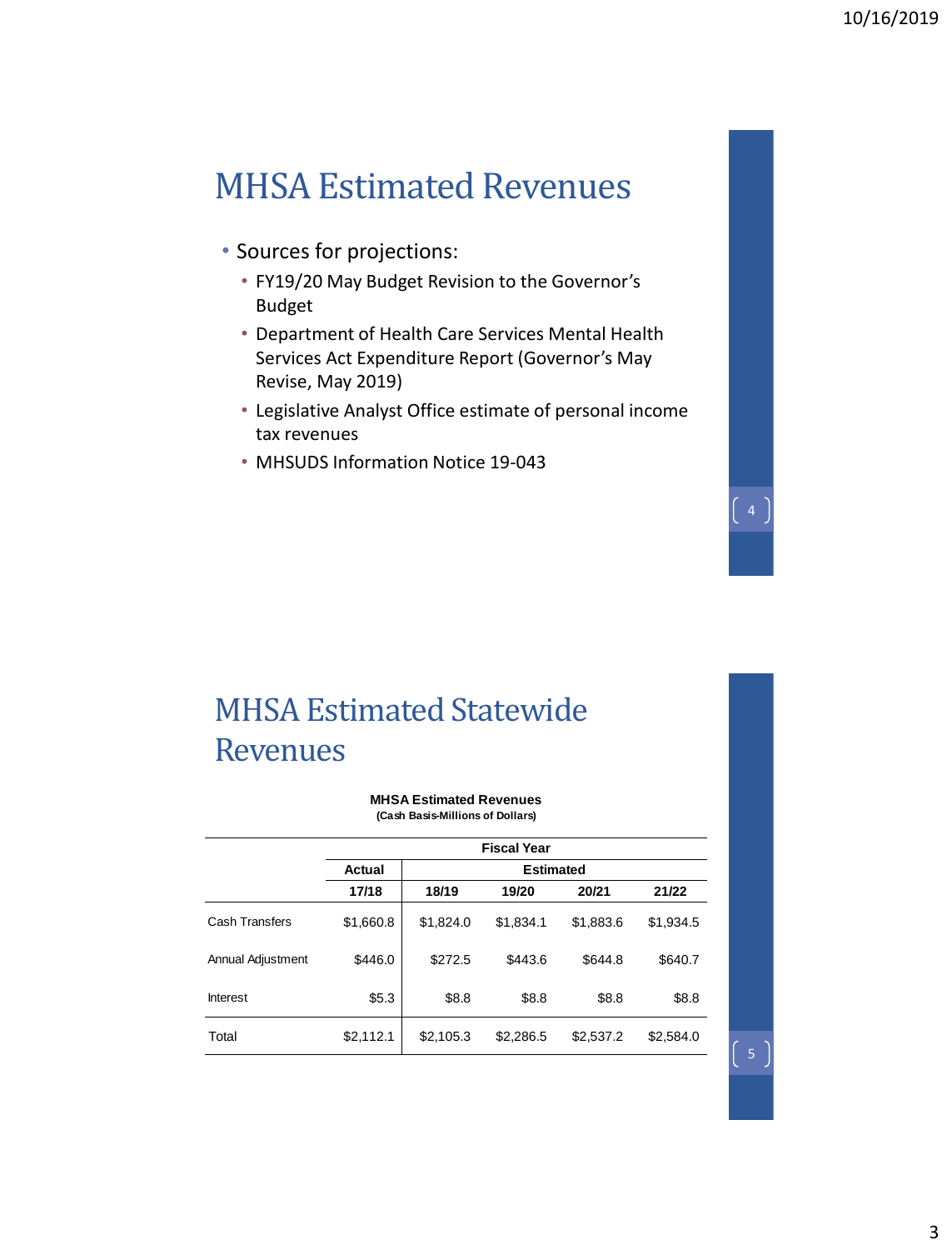### Orange County Estimated MHSA Funding

|            | <b>Fiscal Year</b> |         |                  |         |         |  |  |  |
|------------|--------------------|---------|------------------|---------|---------|--|--|--|
|            | Actual             |         | <b>Estimated</b> |         |         |  |  |  |
|            | 17/18              | 18/19   | 19/20            | 20/21   | 21/22   |  |  |  |
| CSS        | \$124.9            | \$121.8 | \$131.2          | \$138.0 | \$139.2 |  |  |  |
| PEI        | \$31.2             | \$30.5  | \$32.8           | \$34.5  | \$34.8  |  |  |  |
| Innovation | \$8.2              | \$8.0   | \$8.6            | \$9.1   | \$9.2   |  |  |  |
| Total      | \$164.3            | \$160.3 | \$172.6          | \$181.6 | \$183.2 |  |  |  |

#### **Orange County MHSA Estimated Component Funding (Millions of Dollars)**

MHSA Component Funding

- Funding for No Place Like Home debt service is excluded from component funding
	- \$500 million in bonds to be sold on November 19, 2019
	- Debt service of \$62 million in FY19/20 to \$140 million when fully implemented in FY22/23
- Anticipate continued growth in funding through FY20/21
	- Decrease in FY18/19 was due to lower annual adjustment
	- Expect large annual adjustments in FY20/21 and FY21/22 due to capital gains spike in 2018 and 2019
- Estimated component funding does not include reverted funds  $\begin{bmatrix} 7 \end{bmatrix}$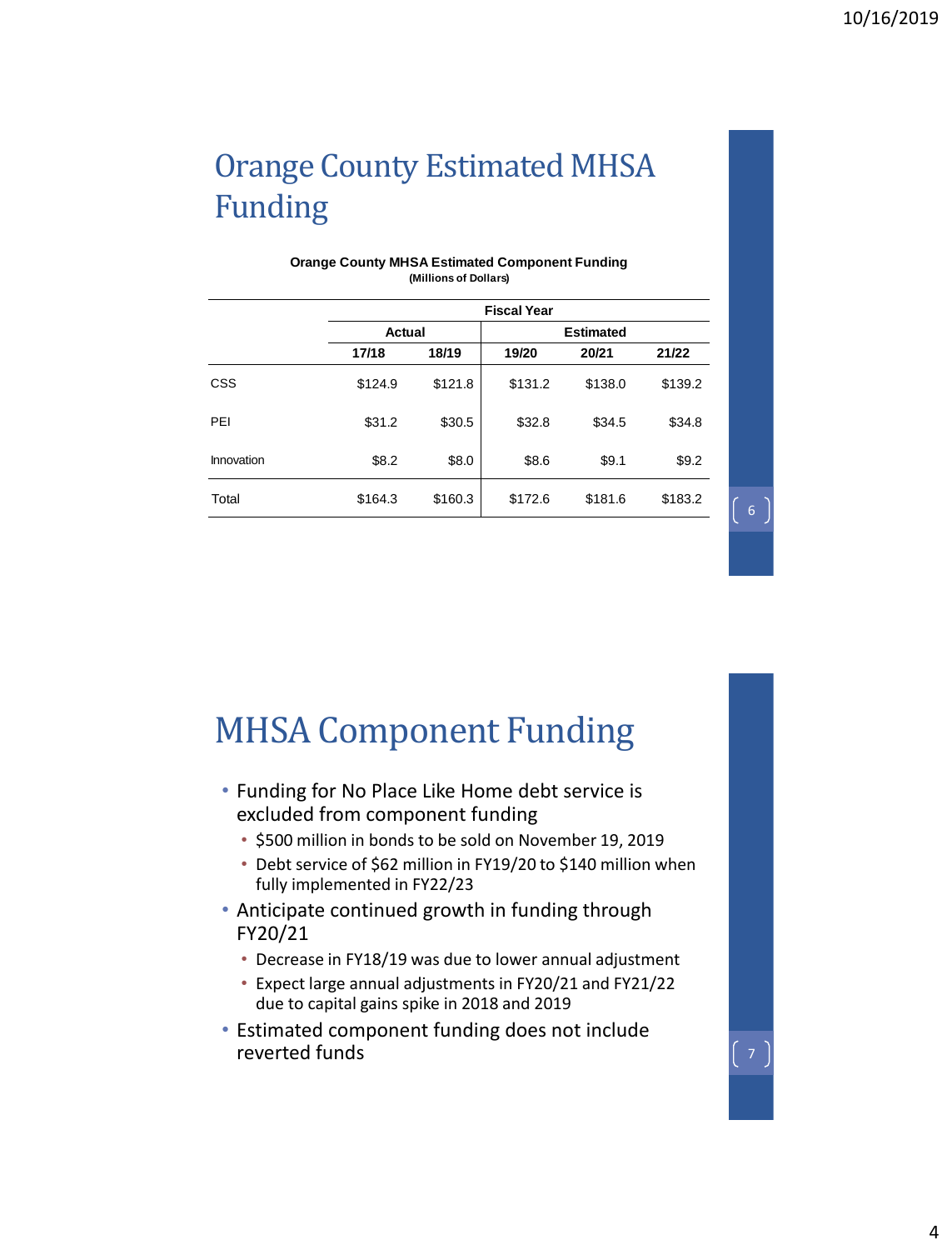#### MHSA Reversion

- Welfare and Institutions Code specifies that funds must be spent within a certain time period or returned to the state
	- CSS, PEI and Innovation must be spent within three years
	- WET and CFTN must be spent within 10 years
	- Funds dedicated to Prudent Reserve are exempt from reversion
- Under AB 114, unspent funds subject to reversion as of July 1, 2017 are "reverted" and reallocated to the county of origin
	- Effect is no funds are subject to reversion prior to July 1, 2017
	- County was required to provide a plan for how reallocated funds will be spent
	- Reallocated funds must be spent by July 1, 2020  $\left[8\right]$

#### Prudent Reserve

- Welfare and Institutions Code Section 5892(b)(2) requires counties to maintain a prudent reserve that does not exceed 33 percent of the average CSS revenue received in the prior five years
	- DHCS Information Notice 19-037 specified the limit for each county
	- Orange County transferred \$26.3 million of excess prudent reserve as part of FY19/20 MHSA Plan Update
	- Funds must be spent within three years (i.e., by June 30, 2022)
- DHCS developed proposed MHSA regulations that would require a minimum prudent reserve of 23 percent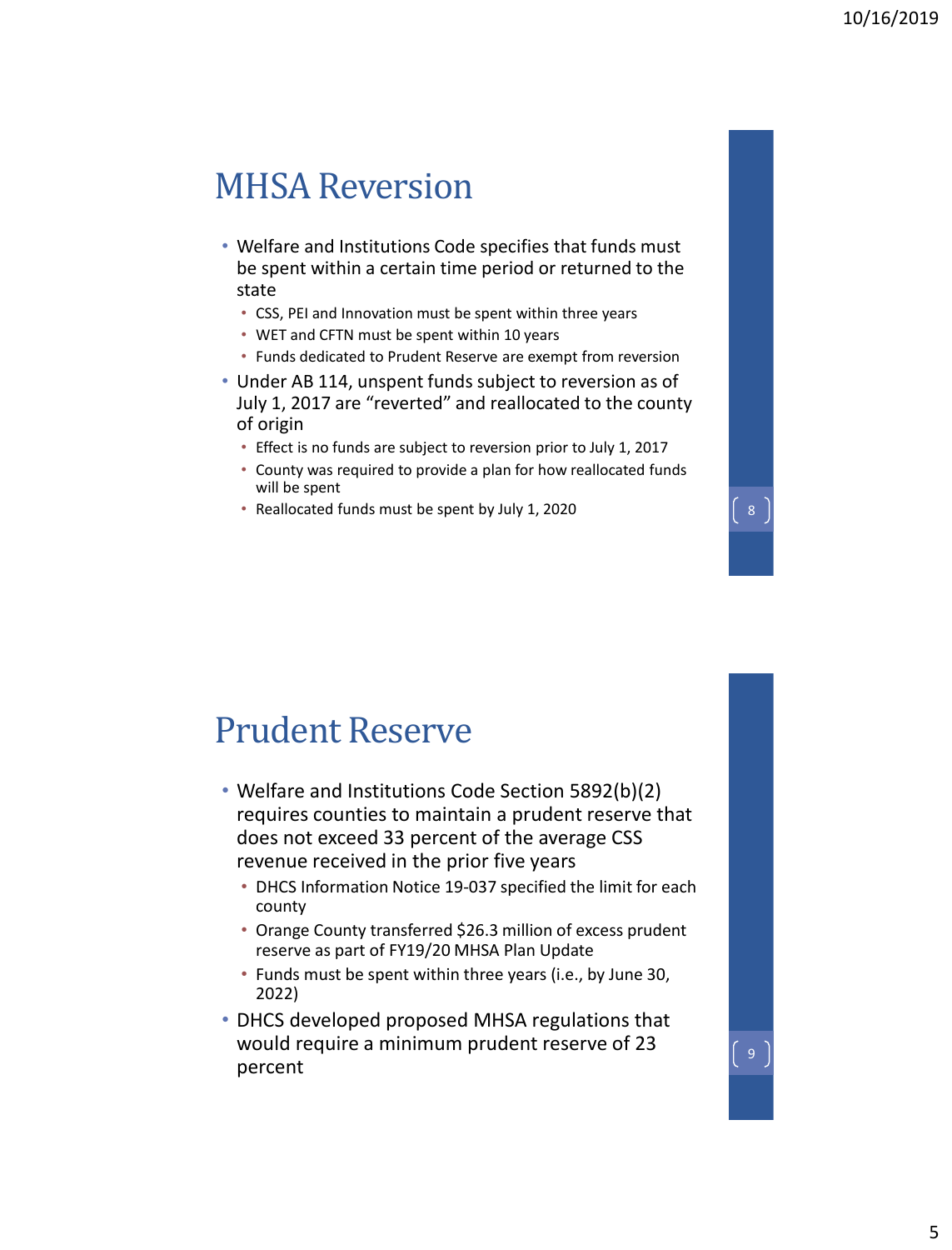# MHSA Fiscal Planning

- Amount of funding is not guaranteed
- Cash flow will vary during the fiscal year



MHSA Fiscal Planning

- Use tools provided in MHSA to manage funding
	- Local prudent reserve
	- Three year reversion period for unspent CSS, PEI and Innovation funds
- Two year lag of Annual Adjustment helps balance any sudden downturn in Personal Income Tax revenue
- Maximum prudent reserve is most likely not sufficient to sustain all programs during an economic downturn 111

10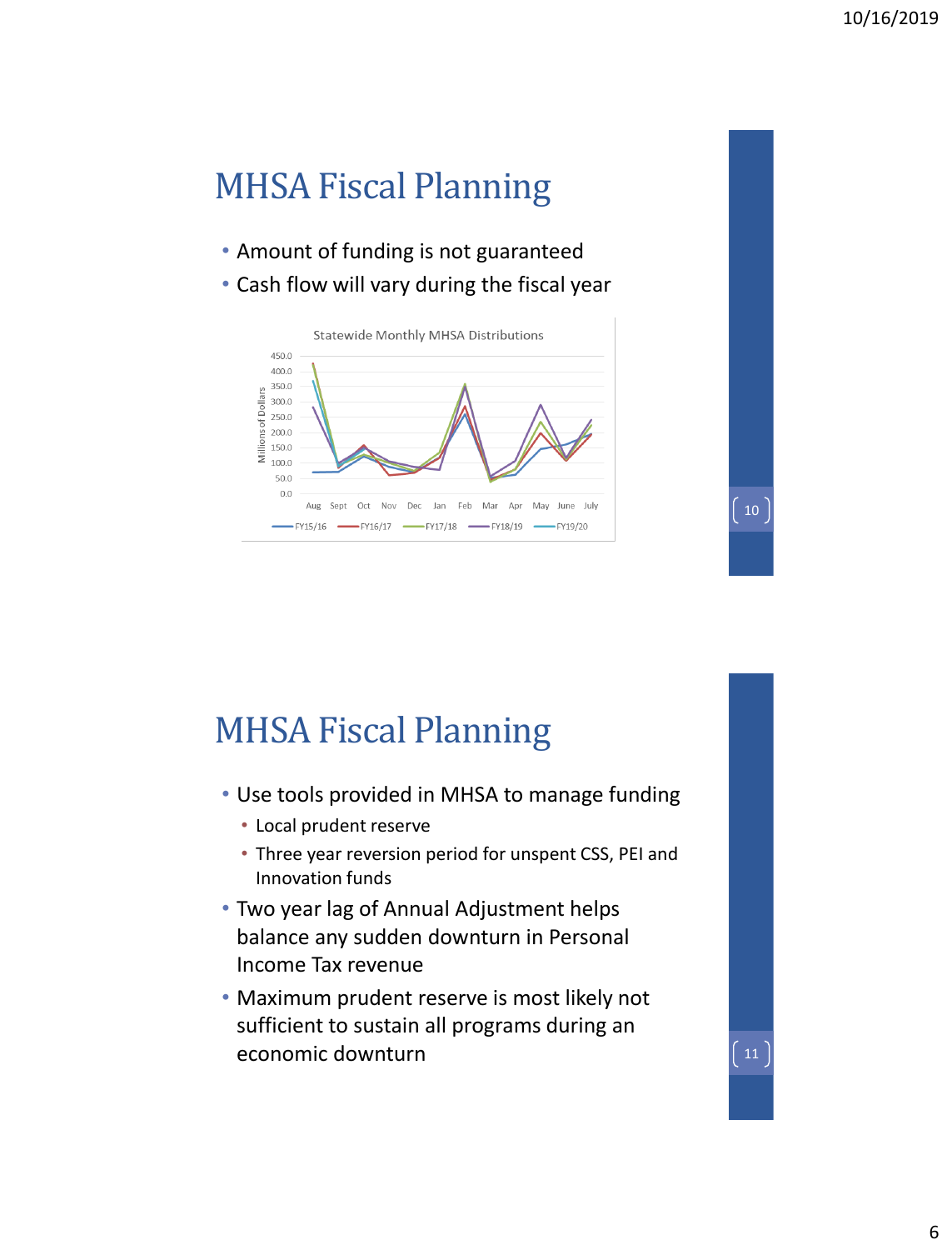#### Other Community Mental Health Funding

- 1991 Realignment
	- Orange County has a minimum base of approximately \$75 million in FY18/19
		- Includes VLF Collection
	- Have not received any growth for the last three fiscal years due to Discontinuance of the Coordinated Care Initiative (CCI)
		- No growth in mental health for FY16/17 through FY18/19
		- Should see growth in FY19/20
			- Orange County growth anticipated to be \$4 million to \$5 million
			- Won't receive FY19/20 growth until FY20/21

#### Other Community Mental Health Funding

- 2011 Realignment Behavioral Health Subaccount
	- Funds in the Behavioral Health Subaccount must be used to fund:
		- Residential perinatal drug services and treatment
		- Drug court operations and services
		- Nondrug Medi-Cal substance abuse treatment programs
		- Drug/Medi-Cal program
		- Medi-Cal specialty mental health services, including Early and Periodic Screening, Diagnosis and Treatment program and mental health managed care
	- The 2011 Realignment statute does not specify how much needs to be spent on each program
	- Orange County received approximately \$52.9 million in FY18/19 base funding and anticipate \$2 million to \$3 million in FY18/19 growth
	- Anticipate revenues to continue to increase based on growth in State sales tax

12